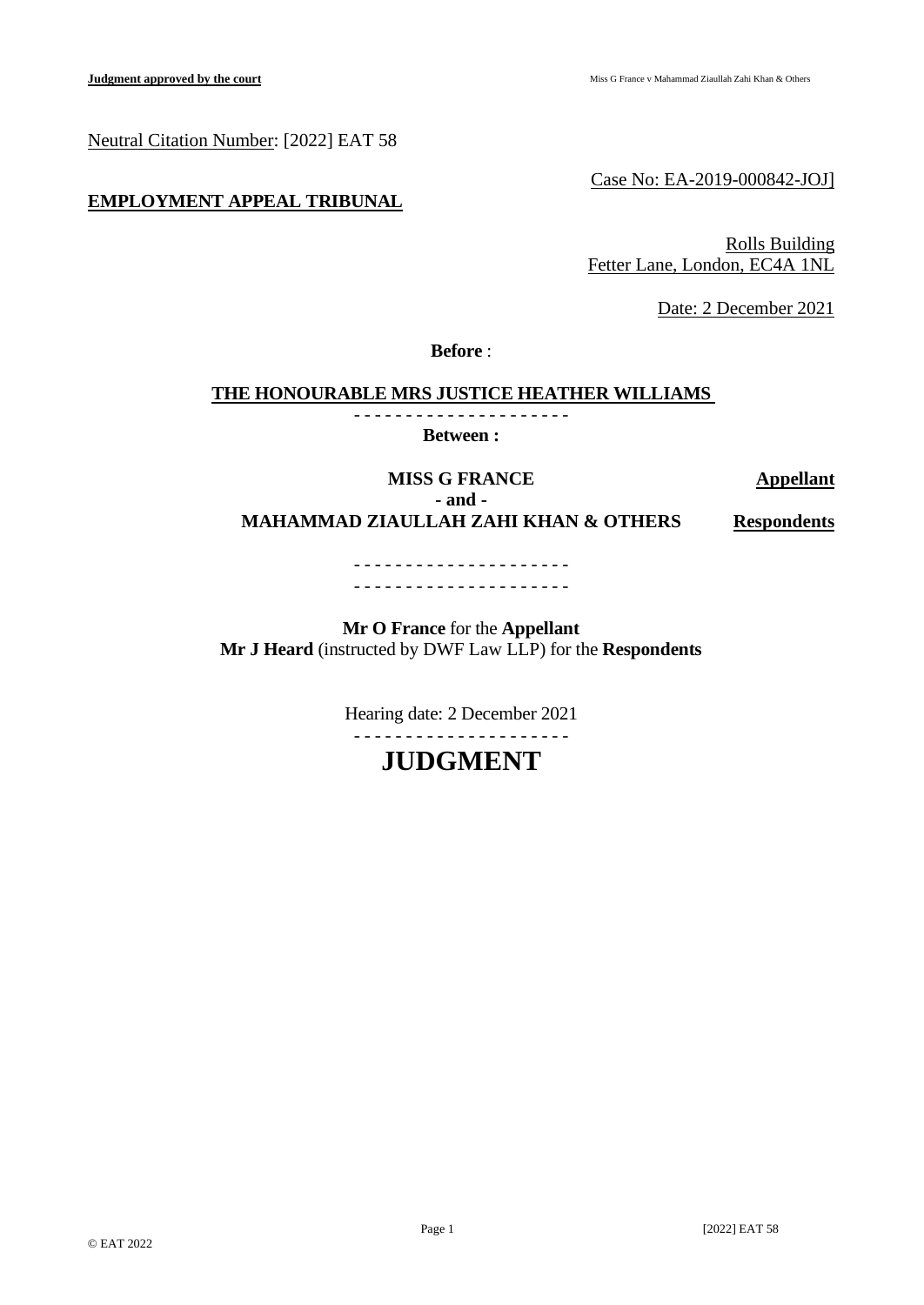#### **SUMMARY**

## **PRACTICE AND PROCEDURE**

The claimant was unsuccessful in her substantive claims and subsequently a costs order was made against her. She applied for reconsideration of the costs order and in connection with that she sought orders from the Employment Tribunal ("ET") requiring the respondents to provide information in response to questions relating to its conduct of the litigation. She also sought orders for disclosure, inspection and third party disclosure. She said this material was relevant to her grounds for reconsideration as she contended that the respondents' own conduct should have been taken into account in determining the costs issue. Her applications were contained in letters to the ET dated 20 March and 20 June 2018. She sent chasing correspondence in August 2019. This appeal was from the ET's decision contained in a letter dated 20 August 2019 refusing her applications.

The appeal was allowed on the basis that the Employment Judge had failed to take into account relevant considerations, namely the reconsideration application and the two 2018 applications; the available materials indicated these documents were not before her when she made her decision. Secondly, there was a failure to comply with the duty to give reasons; the decision letter was so brief it did not enable the claimant to know whether each of her applications had been considered or the basis upon which they had been refused. The applications were remitted for determination.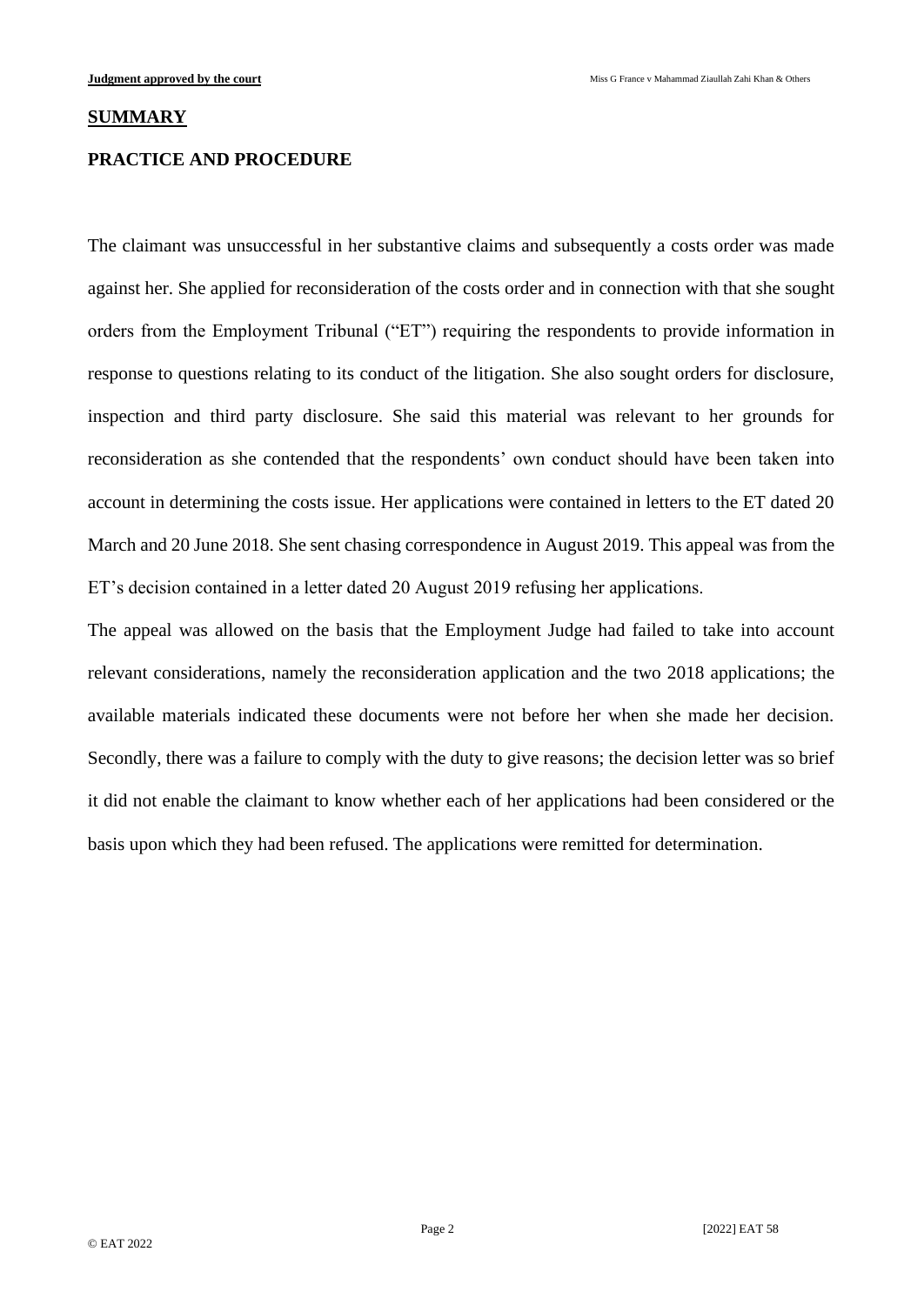# **THE HONOURABLE MRS JUSTICE HEATHER WILLIAMS:**

## **Introduction**

1. I will refer to the parties as they were known below. The claimant appeals the refusal of her applications for provision of information and documentation in advance of a reconsideration hearing concerning a costs order that had been made against her. The decision under appeal was made by Employment Judge Sage ("EJ Sage") and was set out in a letter from the London South Employment Tribunal ("ET") dated 20 August 2019.

2. The claimant's notice of appeal raised a number of grounds. In the event, at the hearing of her application pursuant to rule 3(10) of the **Employment Appeal Tribunal Rules 1993 (SI 1993/2854)** (the "**EAT Rules 1993**"), she was granted permission by HHJ Auerbach to proceed with the appeal in respect of just one ground, which had two parts to it. In his order dated 9 June 2021 HHJ Auerbach identified this ground as follows:

> "**The Employment Judge erred by not giving consideration to the range of grounds on which the Appellant was seeking a reconsideration of the Martin Tribunal's costs decision and whether her applications might, to any extent, be relevant to any of those grounds; and/or the Judge's decision was not Meek compliant in that respect**".

3. The procedural history is complex but an understanding of certain aspects is important for the purposes of this appeal.

## **The procedural history**

4. The claimant brought proceedings for race and sex discrimination and for victimisation. By a judgment sent to the parties on 13 October 2015 the ET (Employment Judge Martin ("EJ Martin") and Members) dismissed the claims. The respondents applied for costs and a hearing to determine this application was listed for 15 March 2016.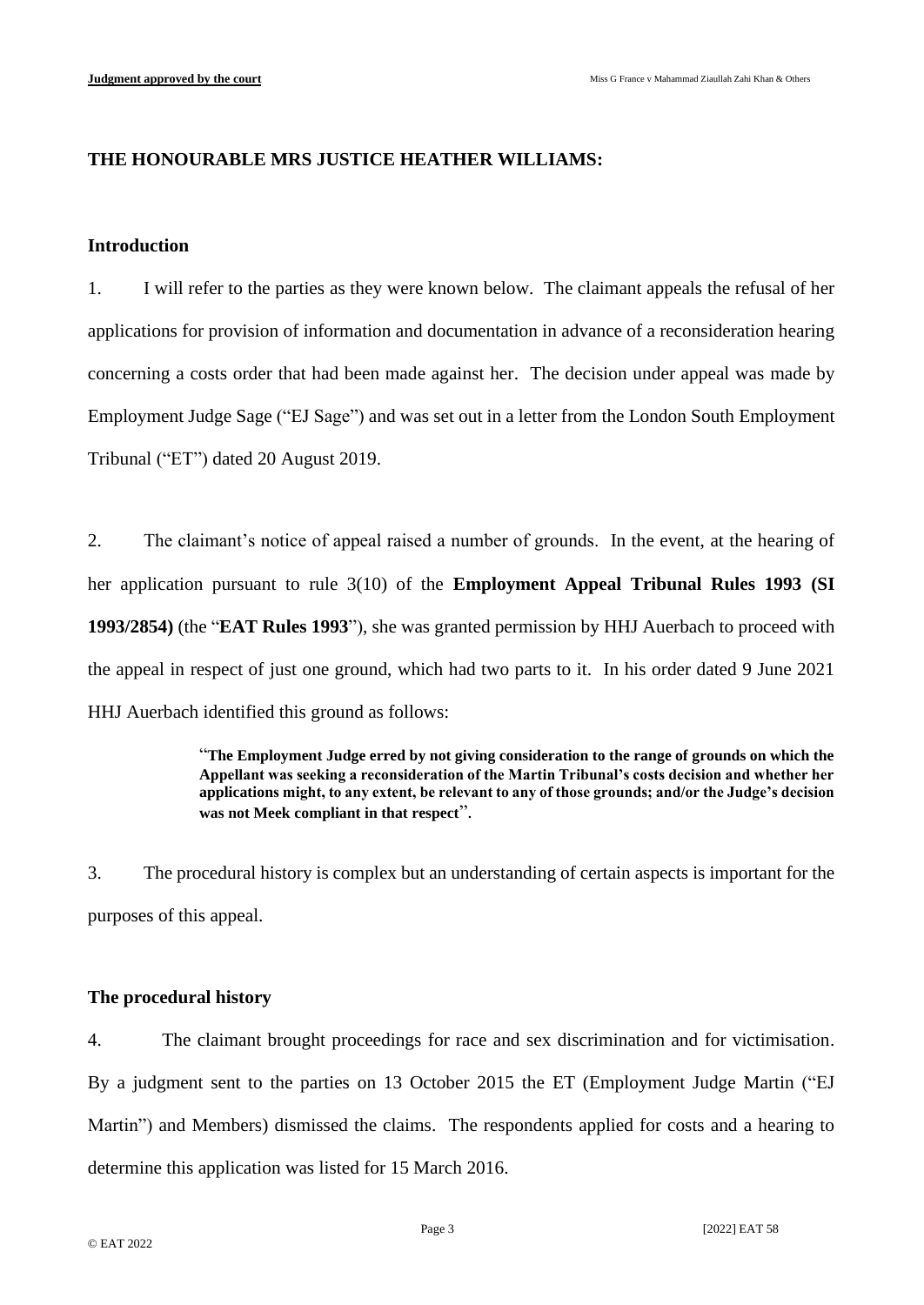5. On 11 January 2016, the claimant made an application to obtain information which she considered to be relevant to resisting the application for costs. Her application comprised a series of questions addressed to the respondents relating to preparation for the hearing. I will give a flavour of the questions asked:

> "**1. Answering "Yes" or "No" please confirm whether the Respondents/those instructed made an application to stay proceedings in October 2014. Should the answer be "No" please state in detailed particularity why you disagree with this assertion and provide supporting evidence. 2. Answering "Yes" or "No" please confirm whether the Respondents/those instructed refused to agree the list of issues stemming from June 2014 prior to the full merits hearing? Should the answer be "No, you did not** *refuse* **to agree the list of issues, please state in detailed particularity what date prior to the full merits hearing you agreed the list of issues with**  supporting evidence.<br>4. **Answering "**

> **4. Answering "Yes" or "No" please confirm whether the Scott Schedule (proposed by the Respondent or those they instruct) and indeed drafted by them in April 2014, was not completed by the Respondents and/or disclosed to the Claimant until the eve of the full merits hearing? If denied please state when it was provided and provide evidence in support."**

6. Amongst other topics raised, the questions also covered the adequacy of the respondents' disclosure, whether they had disclosed extensive additional materials on the eve of the full merits hearing, whether they had removed certain of the claimant's documents from the hearing bundle and whether they were late in providing copies of the bundle to the ET.

7. By letter dated 27 January 2016 from the ET, the parties were informed that EJ Martin had refused the claimant's application. The reasons given were as follows:

> "**The Respondent's application for costs is clear and no further information is required to enable the Claimant to prepare her submissions. The matters on which the Claimant seeks further information are not relevant to the application for costs made by the Respondent. The Tribunal is not considering the Respondent's action in the preparation for the hearing. The application is brought on the ground that the Claimant's claims were misconceived and/or had no reasonable prospect of success. The question of how the Respondent conducted the litigation is therefore not in issue for the purposes of the costs hearing. The Claimant's application for an order requiring the Respondent to provide the information contained in the Claimant's request dated 11 January 2016 is refused**."

8. By a reserved judgment promulgated on 25 April 2016, the ET ordered the claimant to pay costs to the respondents in a sum to be assessed. Paragraph 8 of the ET's decision summarised the respondents' application, saying that the basis was that the claims had no reasonable prospect of success from the outset and that the claimant had acted otherwise unreasonably and vexatiously in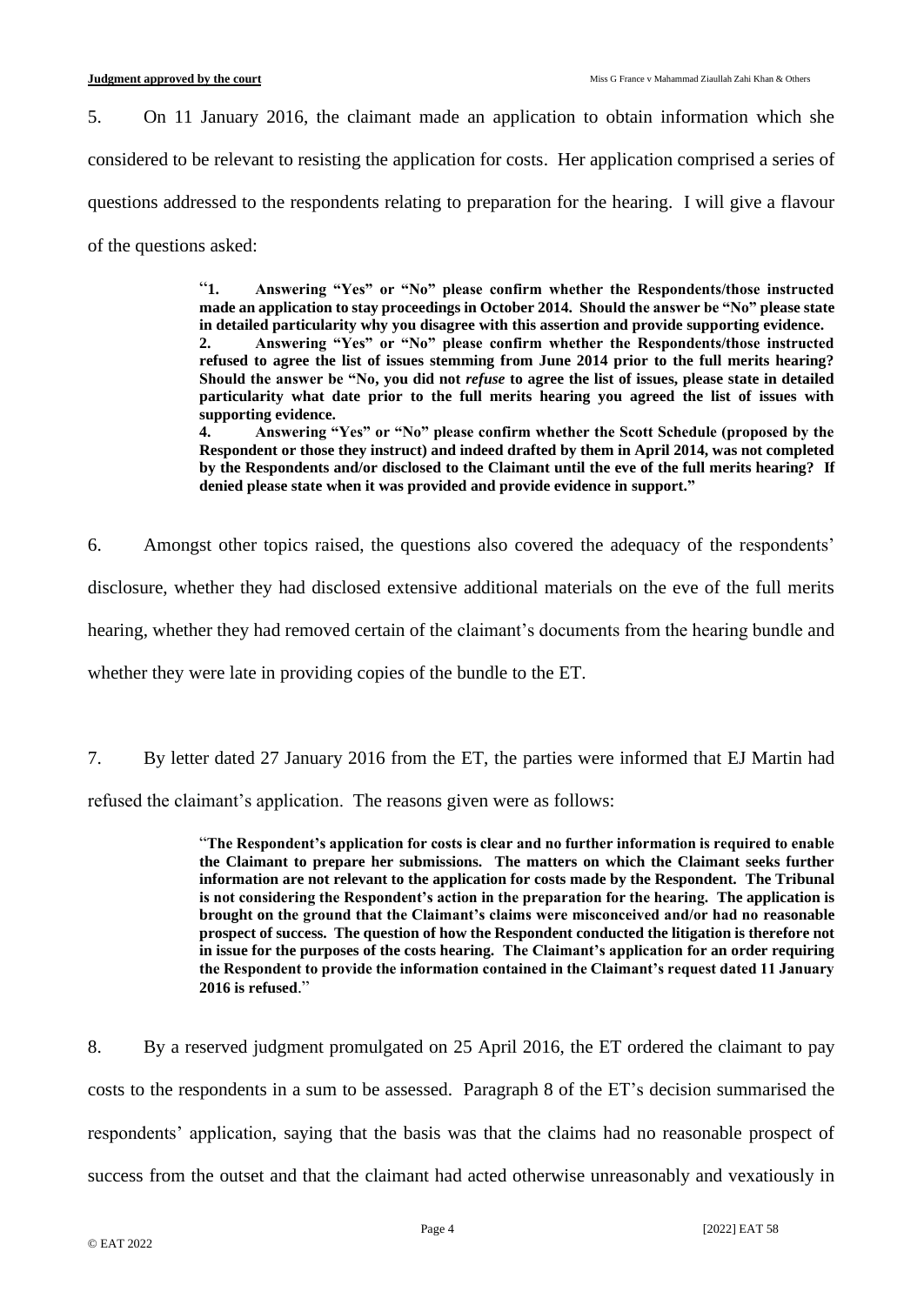conducting the proceedings. A series of six sub-paragraphs then set out the way in which counsel for the respondents had supplemented these proposition in his oral submissions. They included allegations that the number of communications from the claimant was excessive and her claim shifted throughout the proceedings requiring many preliminary hearings to determine the claims (para 8.4) and that she had acted unreasonably in the way she had dealt with the bundles for the full merits hearing, producing another set, and also in the number of applications she had made at the outset of that hearing (para 8.5). In other words, the respondents *did* rely upon the claimant's conduct as a ground for making an order for costs against her. It is apparent from para 9 of the decision that the claimant's then representative argued that the respondents' behaviour had to be factored in and that any unreasonable conduct should be reduced by 50% as they were equally to blame.

9. In setting out its reasons for making a costs order, the ET did not deal with the conduct allegations explicitly. The crux of its reasoning was summarised in para 19 where the tribunal said:

> "**Taking all of the above matters into account, we are satisfied that the claim was misconceived and that the Claimant's decision to pursue it to the end amounted to unreasonable conduct. We are therefore satisfied that the threshold for a costs order has been met."**

## 10. Earlier in para 16 the ET had said:

"…**What is striking is that the Claimant did not establish the legal basis of her claim prior to issuing it or prior to the hearing. She had not read the relevant statutes or associated case law…She was unaware of the legal tests to be applied. As a solicitor the Claimant should have known the importance of establishing the legal basis of her claim. There is an abundance of information on the internet which the Claimant could have researched. However, she chose to bring serious allegations without checking the legal basis of her claims. This is both unreasonable and vexatious…Given that she had not checked the legal basis of her claims she cannot have had reasonable grounds for believing she was right. The Tribunal finds that her clams were misconceived and following from this it was unreasonable for her to pursue her claims as she did. As a qualified solicitor who holds herself out as being an employment lawyer the Tribunal does not accept that the Claimant can rely on ignorance of the law**."

11. Mr France submitted that the conduct allegations formed part of the reasons for the costs order. I do not accept that proposition. The ET's decision makes clear that it was the pursuit of the misconceived claim that led to the costs award. I asked Mr France to show me where the ET had upheld and relied upon the conduct allegations. He pointed to the phrase "Taking all of the above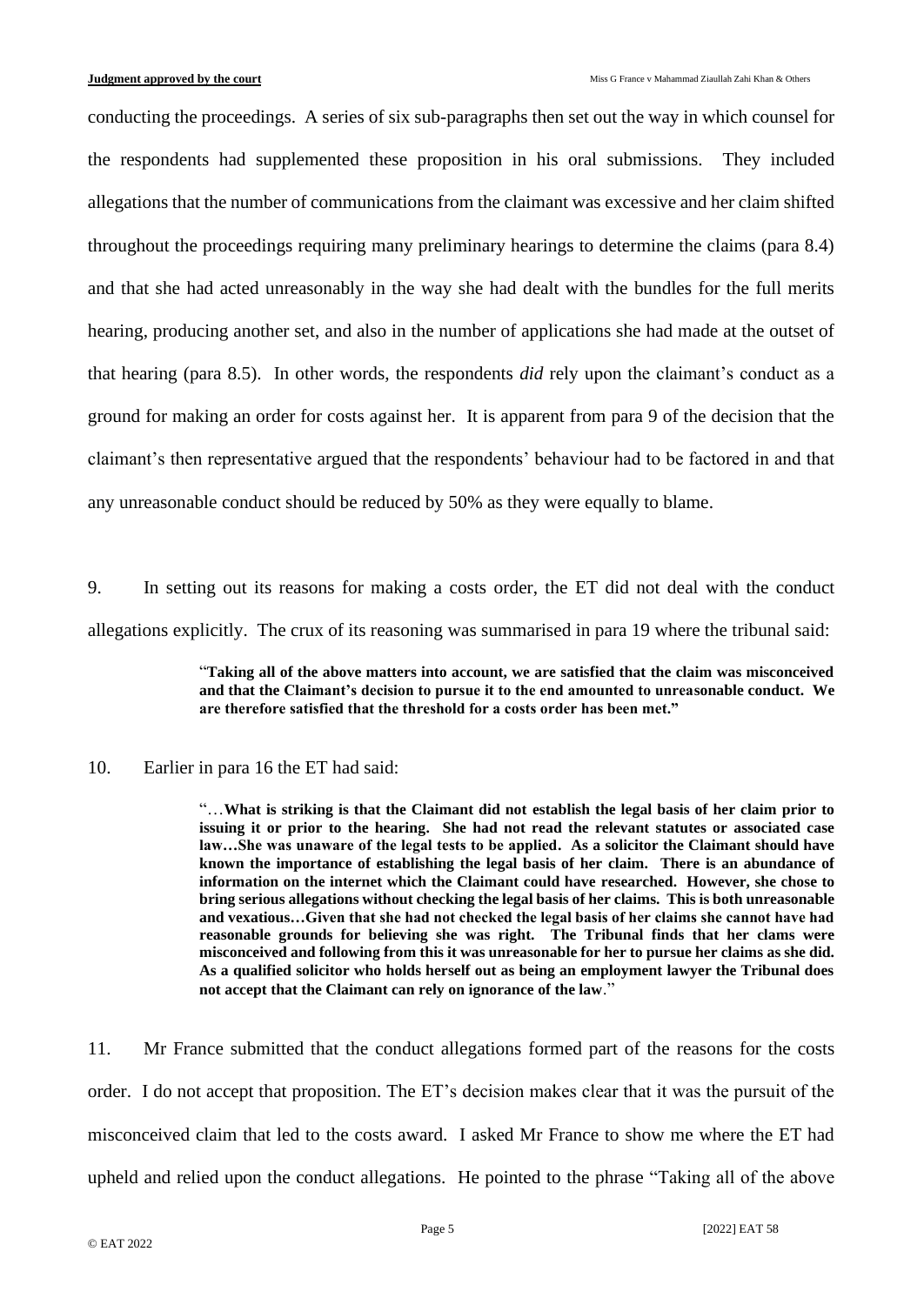matters into account" in paragraph 19. However, the rest of this sentence shows that the ET was referring to the pursuit of the misconceived claim. This is also true of the references to "unreasonable" conduct in paragraphs 16 and 19, which was the only other material that Mr France directed my attention to.

12. By application dated 3 May 2016, the claimant sought a reconsideration of the costs order. She contended that in light of EJ Martin's 27 January 2016 decision she had been ill-prepared for the costs hearing, as she did not expect her conduct to be relied upon by the respondent. She said that if she had appreciated this in advance, she would have wanted to put forward evidence of the respondents' own misconduct in respect of the proceedings. In paragraph 15 of her application she listed the points that she would have put forward. They were: last minute disclosure; non-compliance with ET orders for disclosure in September 2014 and February 2015; a last minute October 2014 request for a stay; refusal to agree the list of issues; refusal to respond to the claimant's Scott Schedule drafted in April 2014; refusal to provide inspection; delaying the exchange of witness statements; covert removal of detriments from the Scott Schedule and key evidence from the bundle; raising an eleventh hour defence that was not in the previous pleadings; and putting forward falsified documents.

13. A hearing was listed to consider the reconsideration application, however that did not proceed as EJ Martin determined that the application had no reasonable prospect of success, as set out in a letter from the ET dated 19 October 2016.

14. The claimant appealed that decision and HHJ David Richardson permitted the appeal to proceed to a full hearing on the our grounds that he identified. In the event, it was agreed by the parties that the 19 October 2016 decision should be set aside and the reconsideration application remitted for hearing before a differently constituted ET. This was reflected in the order made by Slade J following a hearing on 13 March 2018. The re-consideration hearing remains outstanding.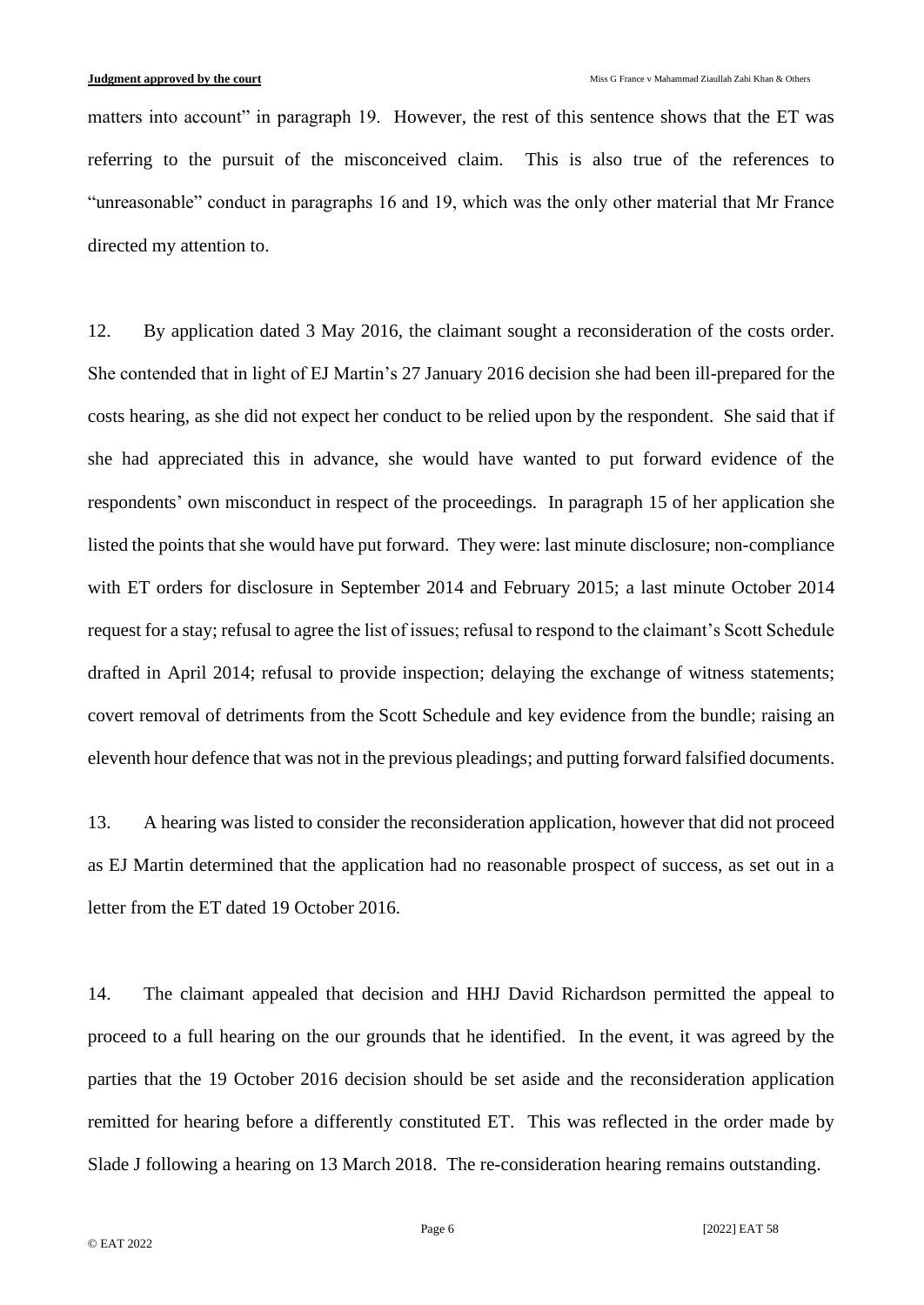15. The claimant applied for a number of steps to take place before the re-consideration hearing was listed. In a document dated 22 March 2018 she applied for: orders that the respondent be compelled to answer her January 2016 request for information; witness orders in respect of two named individuals (who she said could give evidence critical to the respondents' misconduct); and an order that she be permitted inspection of her previous email account, to show that an email relied upon in the proceedings had been falsified.

16. These applications were reiterated in the claimant's further communication to the ET dated 20 June 2018, along with additional requests for an order for third party disclosure from the Metropolitan Police Force, who she said had evidence material to her allegation that the respondents had misled the ET; and an order requiring provision of information relating to the deletion of her email account. She concluded the letter by listing the five orders that she sought.

17. As no substantive response was received from the ET, the claimant sent a further letter. This led to the ET writing to the respondents on 2 July 2019 enclosing the claimant's applications and asking the respondents to confirm whether they were able to deal with any of the matters on a voluntary basis and, if not, to provide reasons. The respondents' reply asked for further time.

18. On 6 August 2019, the claimant wrote to the ET reiterating that her applications remained outstanding and referring to her letters of March and June 2018. At this stage she sought unless orders.

19. The decision under appeal was made in response. A letter from the ET dated 20 August 2019 said that Employment Judge Sage ("EJ Sage") had asked the author to write to the parties as follows:

> "**The claimants letter to the Tribunal has been considered by Employment Judge Martin and the application has been refused. The submissions of the Respondent were also taken into account. The request made for information is not relevant to the issue of reconsideration. No order will be made.**

**The case will be listed for a 2 day Reconsideration hearing**."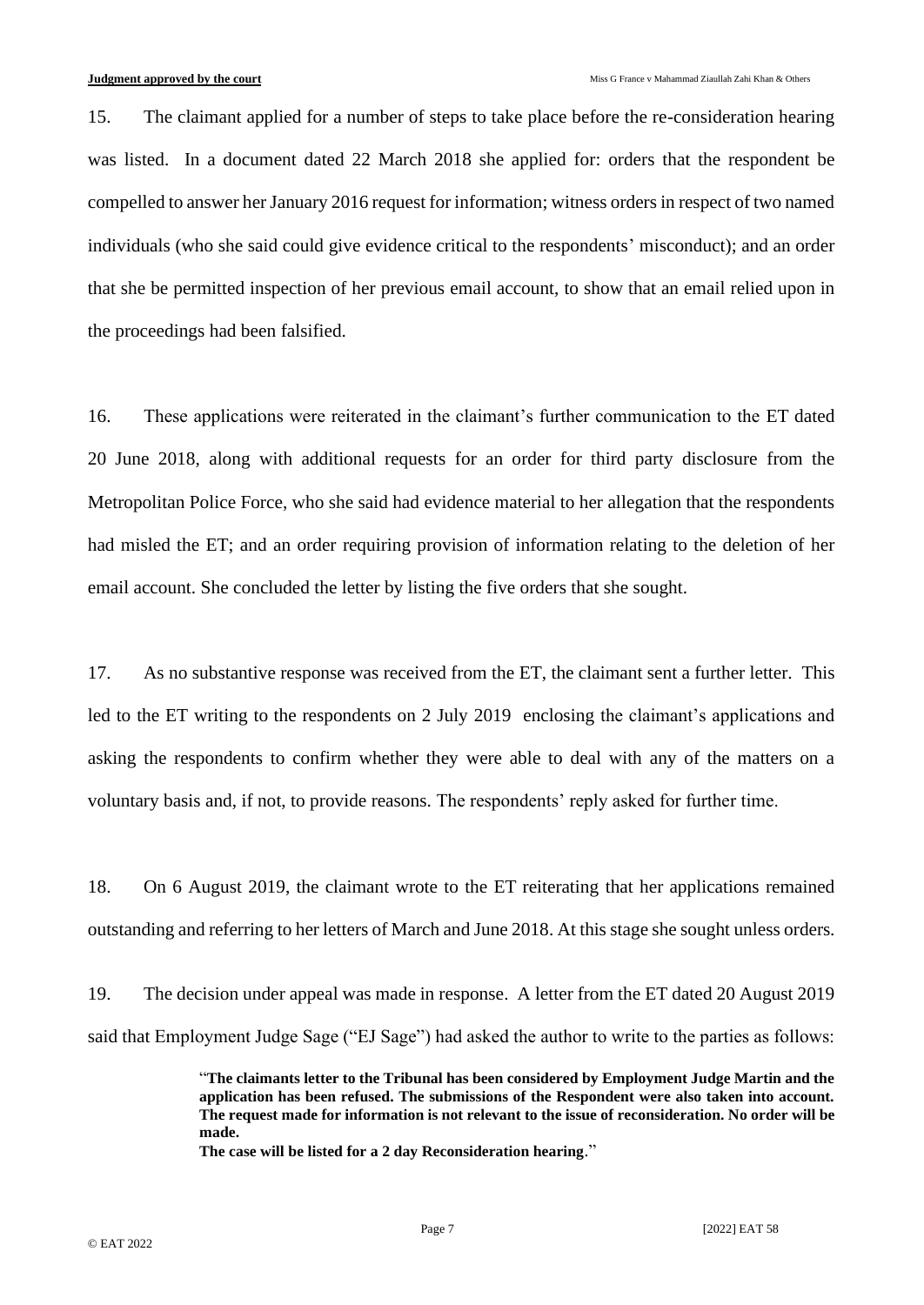20. By letter dated 2 December 2019, the Employment Appeal Tribunal ("EAT") indicated that Choudhury J (President) had directed that no further action be taken on the appeal, pursuant to rule 3(7) of the **EAT Rules 1993**. The claimant then applied for a rule 3(10) hearing. In the lead up to that hearing, HHJ James Tayler directed that enquiries be made of the ET to ascertain the respective decision making roles of EJ Martin and EJ Sage as there was some ambiguity in the letter setting out the decision under appeal. An emailed response from the ET sent on 23 September 2020 said:

> "**Employment Judge Sage has asked me to write to you as follows: In answer to Judge Tayler's request, Employment Judge Sage dealt with the case as a very urgent referral when dealing with duty work and the letter that was sent out was in response to a specific question put forward by the Clerk asking her to comment on a previous letter or group of letters or emails on the file from the Claimant dated 7 February and from the Respondents dated 2 August. This was her only involvement in the matter**."

21. As the claimant informed the EAT that she was not aware of any letter from the respondents dated 2 August 2019, HHJ James Tayler asked the ET to provide copies. He also sought further clarification of the respective roles of EJ Sage and EJ Martin in terms of the 20 August 2019 decision. The ET then replied on 24 September 202 as follows:

#### "**I confirm that Employment Judge Sage was referring to the original decision of Employment Judge Martin back in 2016 and the reconsideration of that decision which had already been refused by Employment Judge Martin."**

22. Accordingly, and as HHJ James Tayler noted at paragraph 20 of the reasons accompanying his order sealed on 28 September 2020, it appears that in the 20 August 2019 decision letter EJ Sage had been referring back to a decision or decisions made by EJ Martin in 2016, as part of her reasoning; she was not intending to suggest that EJ Martin had made the instant decision on the claimant's applications in 2019. In his 28 September 2020 order, HHJ James Tayler permitted the claimant to amend her grounds of appeal in light of this new information and requested the ET to provide the letters from the claimant and the respondents referred to in the ET's email of 23 September 2020.

23. The ET responded by letter dated 19 October 2020. This said: "The referrals to Employment Judge Sage were all the correspondence behind the referrals numbered 427 and 428". This material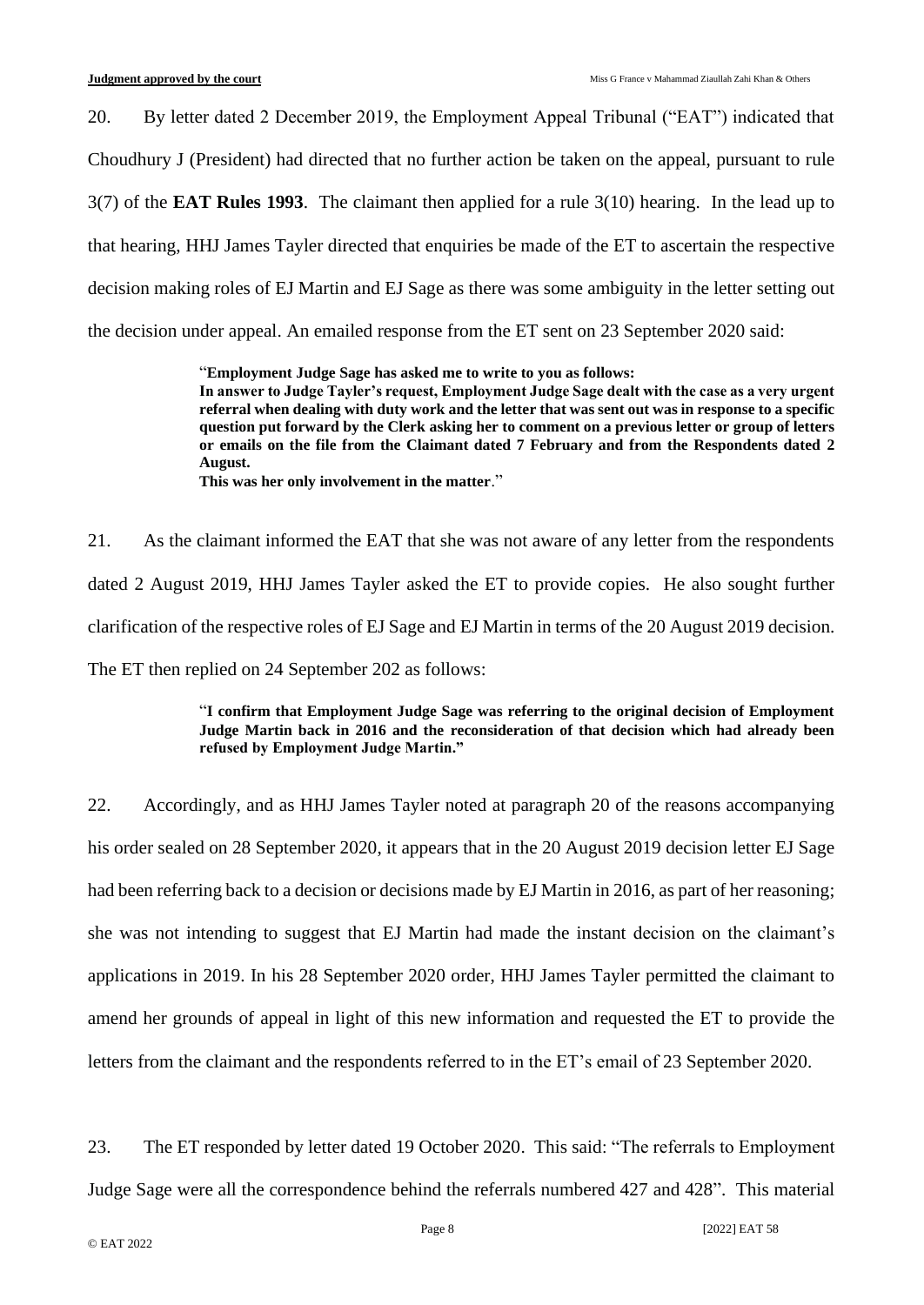was enclosed. The terms of this letter suggested that these documents were the only materials before EJ Sage when she made the decision under appeal. The documents under number 427 were simply concerned with the listing of the hearing and available dates. An issue for me to resolve is whether EJ Sage had the claimant's March and June 2018 applications before her when she made her decision. The contents of 428 indicates that this was not the case. The letter from the claimant dated 6 August 2019, along with several attachments, was part of 428, but not the letters which set out the applications that the claimant was making. This is consistent with the claimant's understanding of the position; Mr France told me that he had checked the draft of the 6 August 2019 letter on his phone and it did not attach the March or June 2018 applications.

24. At a very late stage of the appeal hearing before me, namely at 12:40 hours, after the claimant's reply, and when I had been about to rise to consider my decision, Mr Heard submitted that it was important to try and establish this point more definitively, although his skeleton argument had appeared to accept the proposition I have just set out (at paragraph 23). I gave him 20 minutes to see if he could obtain further clarification on this matter by telephoning his instructing solicitors. At 13:00 hours Mr Heard indicated that he had not been able to progress this. I declined to allow him further time, given that the respondent had received the material supplied by the ET in October 2020 and therefore had already had ample time to clarify this matter, all other submissions had been completed and I had intended to give judgment in the early afternoon. Permitting further time would unduly disrupt this in respect of a matter that could have been explored much earlier.

25. Accordingly, and for the reasons I have indicated, I proceed on the basis that the March and June 2018 applications were not attached with the 6 August 2019 emailed letter, were not part of 428 and were not placed before EJ Sage when she made the decision under appeal. It also follows that EJ Sage did not have the claimant's 2016 reconsideration application which explained why she said that the respondents' conduct was relevant.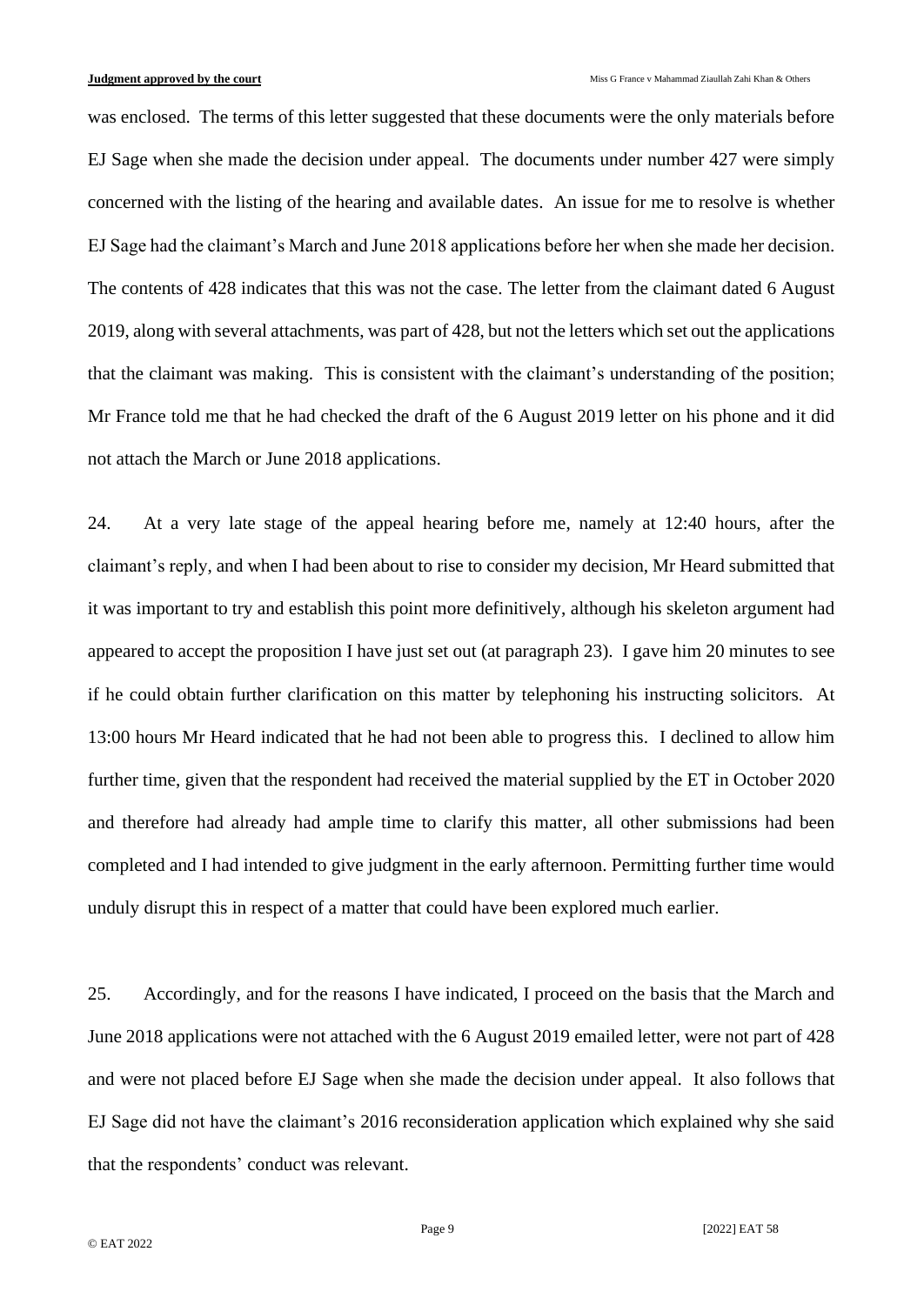26. The documents in 428 did include an email from the respondents to the claimant sent on 22 November 2018. It is necessary to refer to the terms of this email as it may shed light on what was said in the decision under appeal. In respect of the claimant's information request, the email said:

> **"…the same information request was previously refused by EJ Martin on the basis that the information sought was not relevant to the costs hearing to which it related. To our understanding, there is no reverted costs hearing scheduled to occur… On the basis that there is no reverted costs hearing, we would submit that the decision communicated by EJ Martin on 27 January 2016 continues to state the position on the relevance of the information requested. Accordingly, it is our view that the information sought is not relevant to the reconsideration application…"**

27. By an order made by HHJ James Tayler on 8 December 2020 the appeal was stayed to enable the claimant to submit an out of time request for a reconsideration of EJ Sage's decision, now that she was in possession of fuller information regarding that decision. She made this application on 18 December 2020.

28. The application was considered by Employment Judge Ferguson ("EJ Ferguson"), whose decision was promulgated on 10 March 2021. It has not been appealed. She pointed out that as the 20 August 2019 letter communicated a case management decision as opposed to a judgment, the correct approach, rather than a reconsideration, was to consider the matter pursuant to rule 29 of the **Employment Tribunal (Consolidation and Rules of Procedure) Regulations 2013** (the "**ET Rules 2013**"), which gave the power to vary, suspend or set aside an earlier case management order where it was necessary to do so in the interests of justice. EJ Ferguson declined to set aside or vary EJ Sage's earlier decision; she made no order in relation to the claimant's requests for information and other applications and she directed that the costs reconsideration hearing should be listed without delay.

29. I will summarise EJ Ferguson's reasoning. She concluded that the costs order had been made on the basis that the claimant had pursued misconceived claims, rather than because of her conduct (paragraph 14). She pointed out that the claimant was wrong to say that the costs order had been set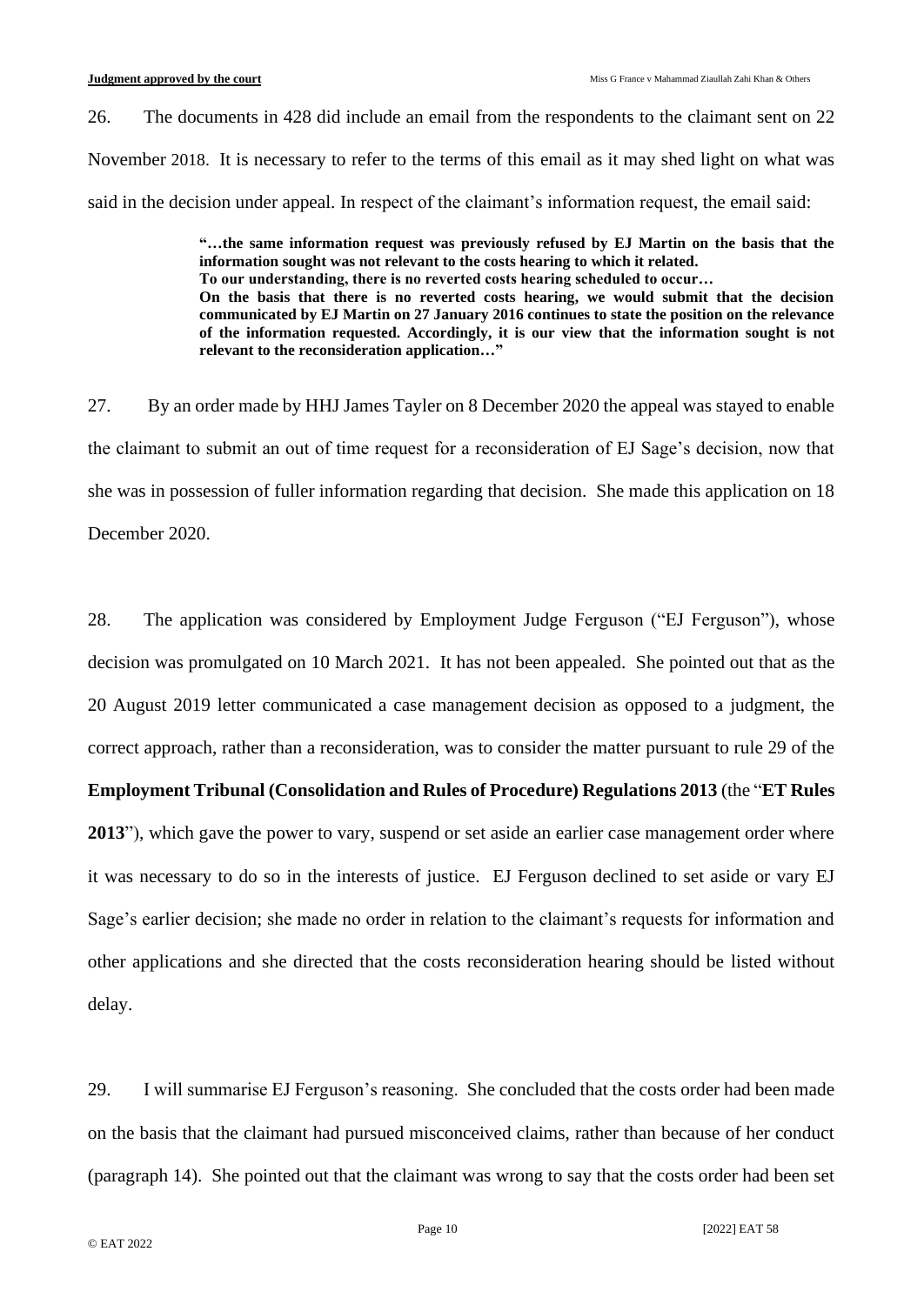aside by the EAT because she was denied the opportunity to adduce evidence of the respondents' misconduct at the costs hearing (paragraph 17). At paragraph 15 EJ Ferguson said that in order for the costs reconsideration application to succeed, the claimant would need to persuade the ET that: (i) the respondents' alleged malfeasance was relevant to the costs order; (ii) she was denied the opportunity to adduce evidence or make submissions about the respondents' conduct because of EJ Martin's 27 January 2016 decision; and (iii) the submissions and evidence which she now sought to rely upon would have led to a different result. EJ Ferguson said it was "by no means certain" that the claimant would overcome the first two hurdles. At paragraphs 18 and 19 she concluded:

> "**The Claimant's applications for information and witness orders, etc, are only arguably required if she gets to stage (iii) above. In those circumstances it seems to me that it would be premature to make any order on the Claimant's applications. The most sensible way forward, bearing in mind the overriding objective and the wide-ranging nature of the Claimant's requests, is for the reconsideration hearing to proceed without further order at this stage. If the Claimant succeeds on steps (i) and (ii) above, then the Tribunal can then consider her applications for information etc. If necessary the hearing can be adjourned to allow time for the information to be provided.**

> **For those reasons the decision to refuse the Claimant's applications was correct albeit EJ Sage appears not to have had access to all of the information as to the background. It is not necessary in the interests of justice to vary, suspend or set aside EJ Sage's decision."**

#### **The parties' submissions**

30. The claimant submits that EJ Sage's decision was wrongly based upon or over-reliant on EJ Martin's 27 January 2016 decision refusing the original request for information, when much had happened in the interim, not least that the respondent had (contrary to EJ Martin's expectations) relied upon her conduct at the costs hearing; and her application for reconsideration of the costs order relied on the respondents' own misconduct. She says that EJ Sage did not have regard to these matters or to the relevant documents, since the March and June 2018 applications were not before her.

31. She also contends that the reasons given were not *Meek* compliant. The decision did not address her applications beyond the request for information and she is unable to understand from this short letter why she was unsuccessful.

32. The claimant maintains that the respondents' conduct is relevant as her own conduct of the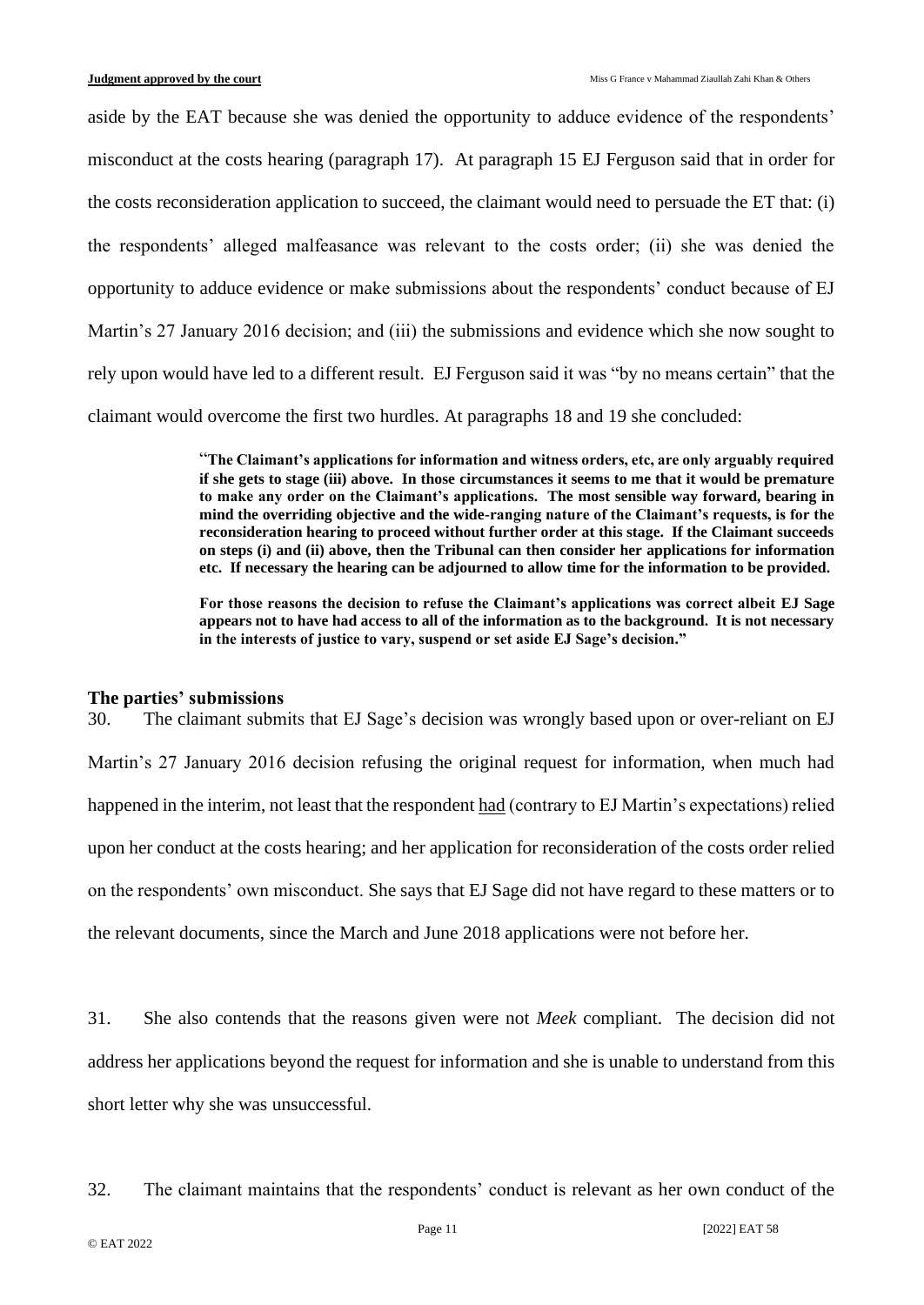proceedings should not be considered in isolation from this. She says that granting her applications will enable her to show that the respondents were responsible for serious misconduct, and that her applications, read with her costs reconsideration application, plainly showed why the material she sought was relevant.

33. At the hearing Mr France submitted that I should not only set aside the 20 August 2019 decision but should myself grant the five applications contained in the March and June 2018 letters and then direct that the case be remitted to a different hearing centre. Alternatively, if the case was remitted to the London South ET, it should not be considered by any judge who had been involved in costs decisions made in the proceedings. In response to my questions, Mr France said that the approach identified by EJ Ferguson did not provide an appropriate way forward as it would in fact increase costs by introducing an additional stage and, potentially an additional hearing, after the ET had considered the points she identified at (i) and (ii) of her decision.

34. Mr Heard resisted the appeal on behalf of the respondents. He submitted that the ET's decision was *Meek* compliant; it was proportionate to the issues being addressed and it was sufficient for the parties to understand why the applications had been refused.

35. Mr Heard also submitted that the reference in EJ Sage's reasons to the claimant's letter having been considered by EJ Martin and her application refused, was not a reference to her 27 January 2016 decision rejecting the claimant's original application for information (prior to the costs hearing), but a reference to her rejection of the costs reconsideration application in the letter dated 19 October 2016 (prior to the successful appeal to the EAT). The twofold significance of this, said Mr Heard, was, firstly, it showed that EJ Sage's reasoning was not based on the pre-costs hearing January 2016 decision and, secondly, that EJ Sage must have seen the claimant's costs reconsideration application when making her decision and thus was in a position to evaluate the relevance or otherwise of the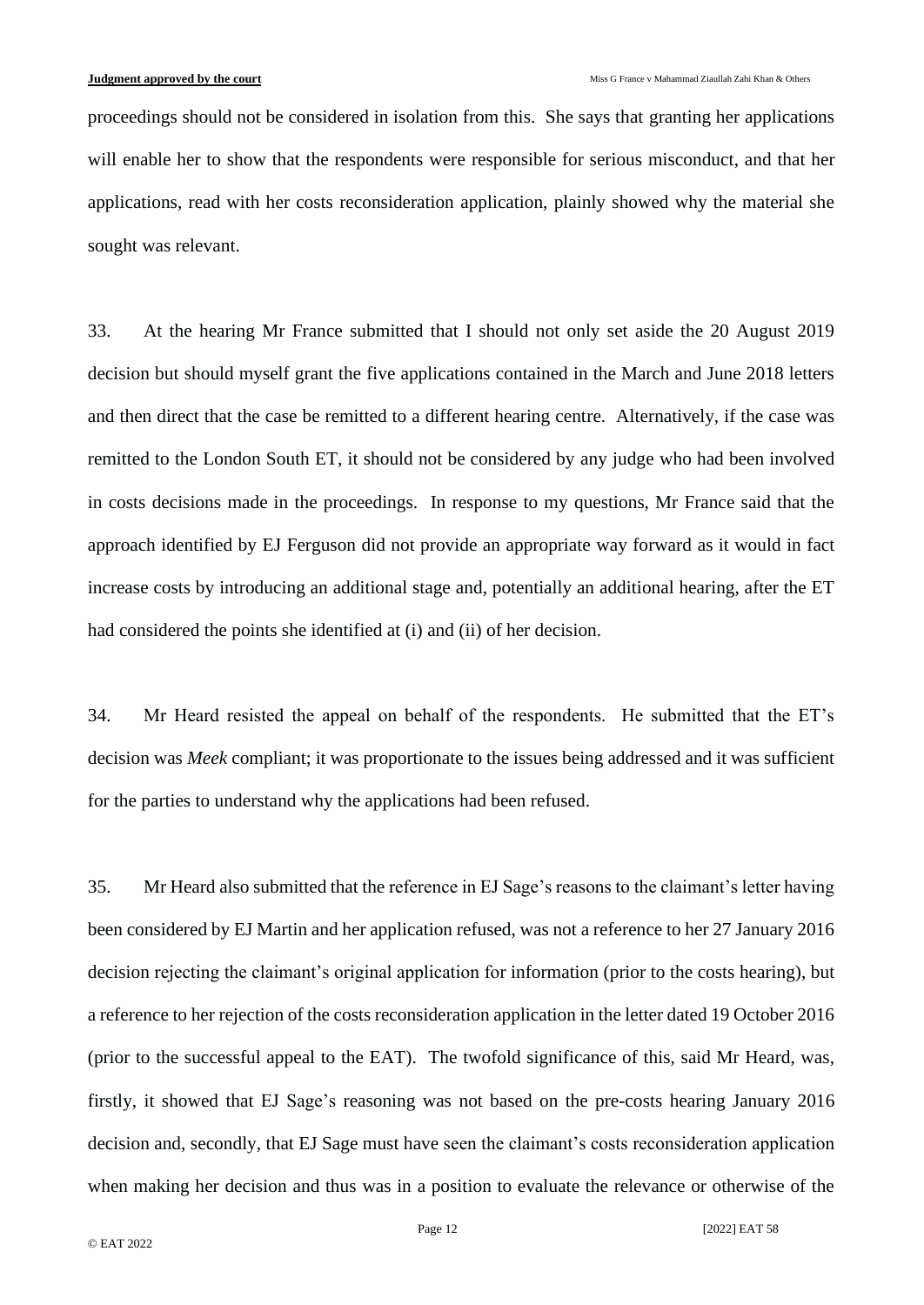claimant's requests.

36. Mr Heard submitted in the alternative, that even if the reference was in fact to EJ Martin's decision of 27 January 2016, it did not follow that EJ Sage failed to consider the matter afresh, taking into account the relevant factors. Furthermore, EJ Martin's 27 January 2016 decision remained relevant as the 2018 applications were made on a similar basis and whilst there had been intervening events, there had been no material change of circumstances and accordingly, there was no basis for varying or setting aside EJ Martin's decision.

37. The respondents' position was that if the appeal succeeded, I should do no more than set aside EJ Sage's decision and remit the case. In these circumstances EJ Ferguson's decision would stand.

## **The legal framework**

38. Appeals to the EAT only lie on a point of law. It is trite law that where the appeal is from the exercise of a case management decision, the appeal will only succeed if the decision maker below erred in law, rather than because the appellate judge would have arrived at a different conclusion. Errors of law for these purposes include failing to take into account a factor that demonstrably should have been considered.

## Duty to give reasons

39. In terms of the ET's duty to give reasons, rule 62 of the **ET Rules 2013** provides as relevant:

**"(1) The Tribunal shall give reasons for its decision on any disputed issue, whether substantive or procedural (including any decision on an application for reconsideration or for orders for costs, preparation time or wasted costs).**

**(4) The reasons given for any decision shall be proportionate to the significance of the issue and for decisions other than judgments may be very short**."

40. In **Neary v Governing Body of St Albans Girls School** [2010] ICR 473 Janet Smith LJ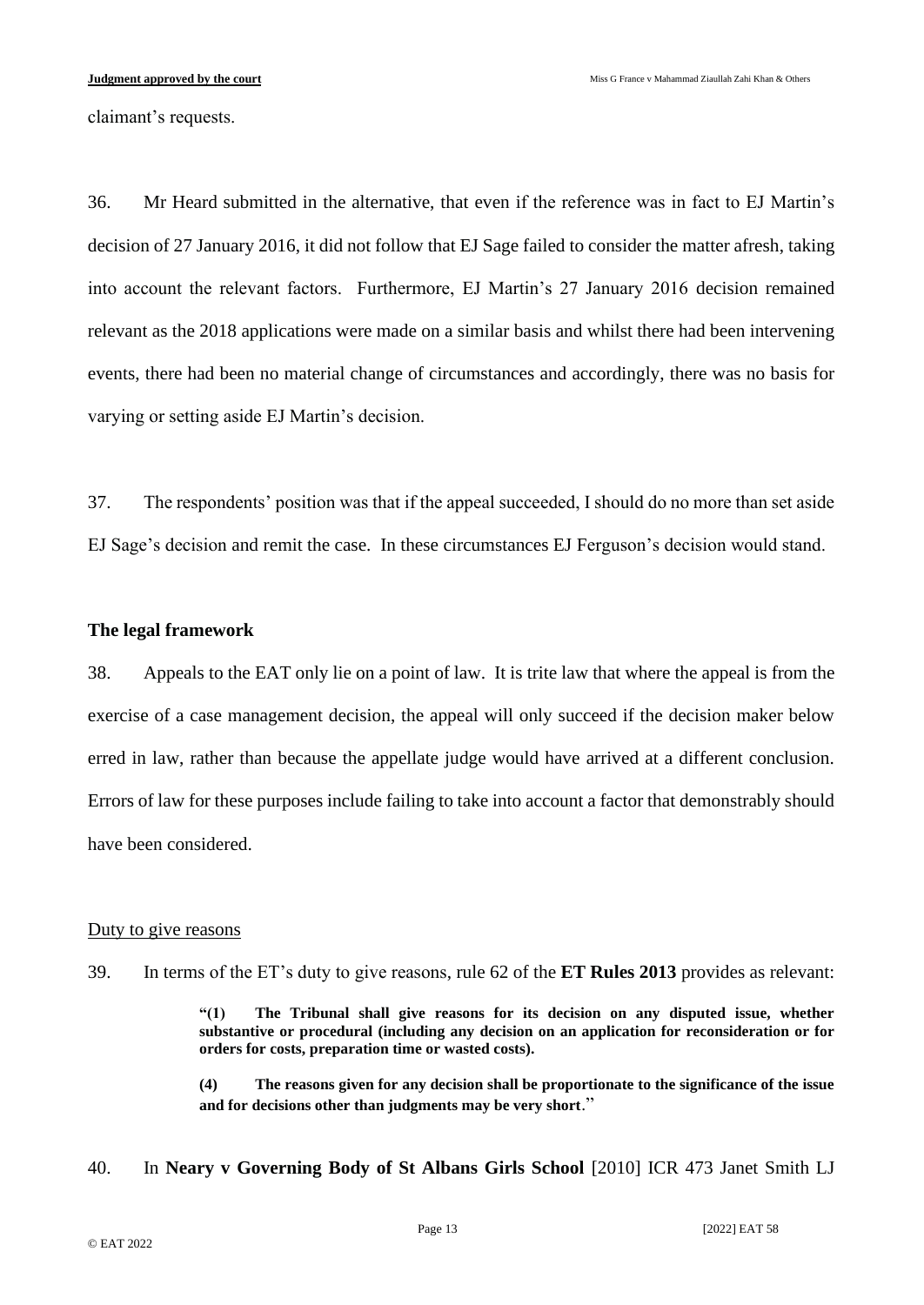considered the extent of the Tribunal's duty to give reasons in the context of an application for relief from sanctions. However, her identification of the essential requirements is of wider application. She said:

> "**52 …Litigants are entitled to know why they have won or lost and appellate courts must be able to see whether or not the judge has erred. In a case of this kind, it seems to me that the basic requirements are that the judge must make clear the facts that he has regarded as relevant. He must say enough for the reasons for his decision to be understood by a person who knows the background…**"

41. Accordingly, I must consider whether EJ Sage's reasons said enough for the decision to be understood by someone who knows the background. I must also bear in the mind the question of proportionality.

42. The claimant relies upon the classic statement of Bingham LJ (as he then was) as to a Tribunal's duty to give reasons in **Meek v City of Birmingham DC** [1987] IRLR 250. He held that although the Tribunal's reasons are not required to be an elaborate or formalistic product of refined legal draftsmanship, they must nevertheless contain: (i) an outline of the facts of the case that give rise to the complaint; (ii) a summary of the Tribunal's basic factual conclusions; and (iii) a statement of the reasons which led it to make its conclusions on the facts found. However, this statement does not apply in full to a case management order where the ET has not been engaged in the process of finding facts and it may be unnecessary to refer to the detail of the substantive claim (depending upon the nature of the application under consideration). This distinction is reflected in rule 62 of the **ET Rules 2013**; rule 62(5) specifies more detailed requirements in the case of a judgment, which reflect Bingham LJ's approach.

## Power to set aside, suspend or vary an earlier order

43. Rule 29 of the **ET Rules 2013** provides (as relevant):

"**The Tribunal may at any stage of the proceedings, on its own initiative, or on application, make a case management order…A case management order may vary, suspend or set aside an earlier case management order where that is necessary in the interests of justice, and in particular where**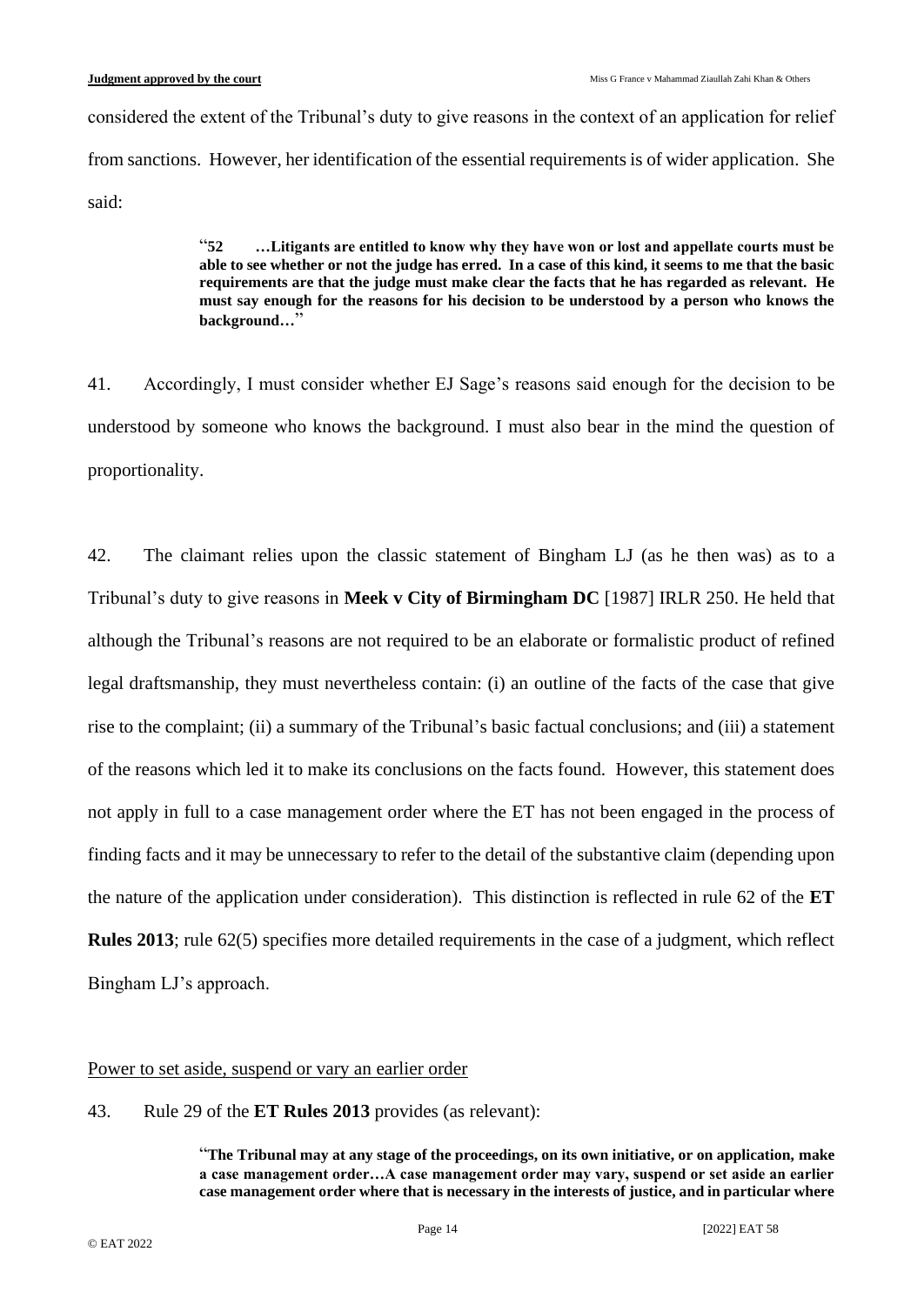**a party affected by the earlier order did not have a reasonable opportunity to make representations before it was made**."

44. In **Serco Ltd v Wells** [2016] ICR 768 Judge Hand QC interpreted the rule 29 power to vary, suspend or set aside an earlier order as exercisable where there had been a material change of circumstances since the order was made, or that the order was based on a material omission or misstatement, or that there was some other substantial reason necessitating the interference: paragraph 43(b) and (d).

#### Costs

45. In **Barnsley MBC v Yerrakalva** [2012] ICR 420, the Court of Appeal considered an appeal from a costs order made on the basis that the claimant had been untruthful about aspects of her case. The Tribunal had also voiced "significant criticisms" of the respondents' conduct of the litigation and had referred to the impact on the costs it had incurred and now sought from the claimant. The Court held that in these circumstances the Tribunal had erred in the exercise of its discretion in ordering the claimant to pay 100% of the respondents' costs. The appeal was allowed and an order that the claimant pay 50% of the respondent's costs was substituted. Lord Justice Mummery observed at paragraph 52:

> "**If, as should have been done, the criticisms of the Council's litigation conduct had been factored into the picture as a whole, the ET would have seen that the claimant's unreasonable conduct was not the only relevant factor in the exercise of the discretion. The claimant's conduct and its effect on the costs should not be considered in isolation from the rest of the case, including the Council's conduct and its likely effect on the length and costs of the Pre-Hearing Review.**"

46. The claimant relies upon this case as showing, as a matter of principle, that the conduct of the party making the costs application also needs to be taken into account when the application is considered. I do not consider that the decision goes that far. In this particular case the Tribunal was satisfied that the respondent had behaved in a way that had increased the costs of the litigation and the Court of Appeal decided the Tribunal erred in failing to take this finding into account when it came to exercising its discretion in relation to costs. It does not follow from this than an investigation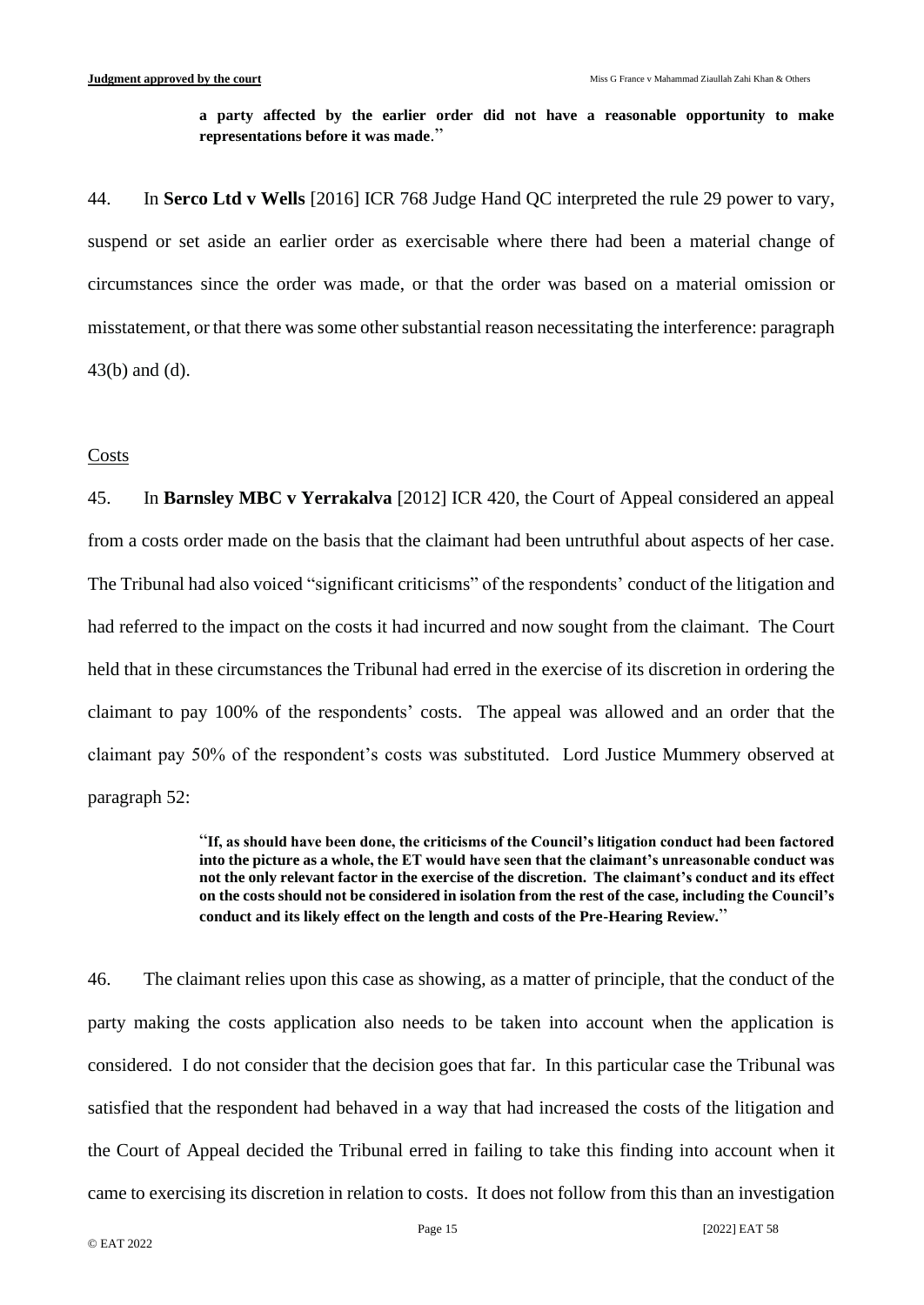into the conduct of the party applying for costs is required in every case. It will depend upon the circumstances.

## **Conclusions**

## The grounds of appeal

47. I will firstly address which of EJ Martin's earlier decisions was being referred to by EJ Sage in the 20 August 2019 letter. I conclude that her reference was to the decision of 27 January 2016 refusing the claimant's original request for further information, rather than to the October 2016 decision refusing the costs reconsideration application. I arrive at this conclusion because:

- i) The effect of Mr Heard's suggested construction is that the letter would not make sense. The reference to "the application has been refused" must be to the original, precosts hearing application, as it would be illogical to say that the costs reconsideration application had been refused and then in the next sentence speak of an outstanding reconsideration issue and whether the information sought was relevant to it;
- ii) Given that the EAT had set aside the October 2016 refusal of the reconsideration application it would make no sense for EJ Sage to refer to that decision as an answer to the claimant's applications;
- iii) I have already mentioned that EJ Sage was provided with the respondents' email of 22 November 2018 as part of the 428 documents. There are apparent parallels between the content of that email and this decision letter. I have set out the email earlier; it refers in terms to EJ Martin's 27 January 2016 decision.

48. Mr Heard pointed out that the communication from the ET to the EAT on 24 September 2020, which I have also set out earlier, referred to both EJ Martin's original decision and to her refusal of the reconsideration application. However, I do not consider that this one after the event communication outweighs the clear inference to be drawn from the terms of the decision letter itself.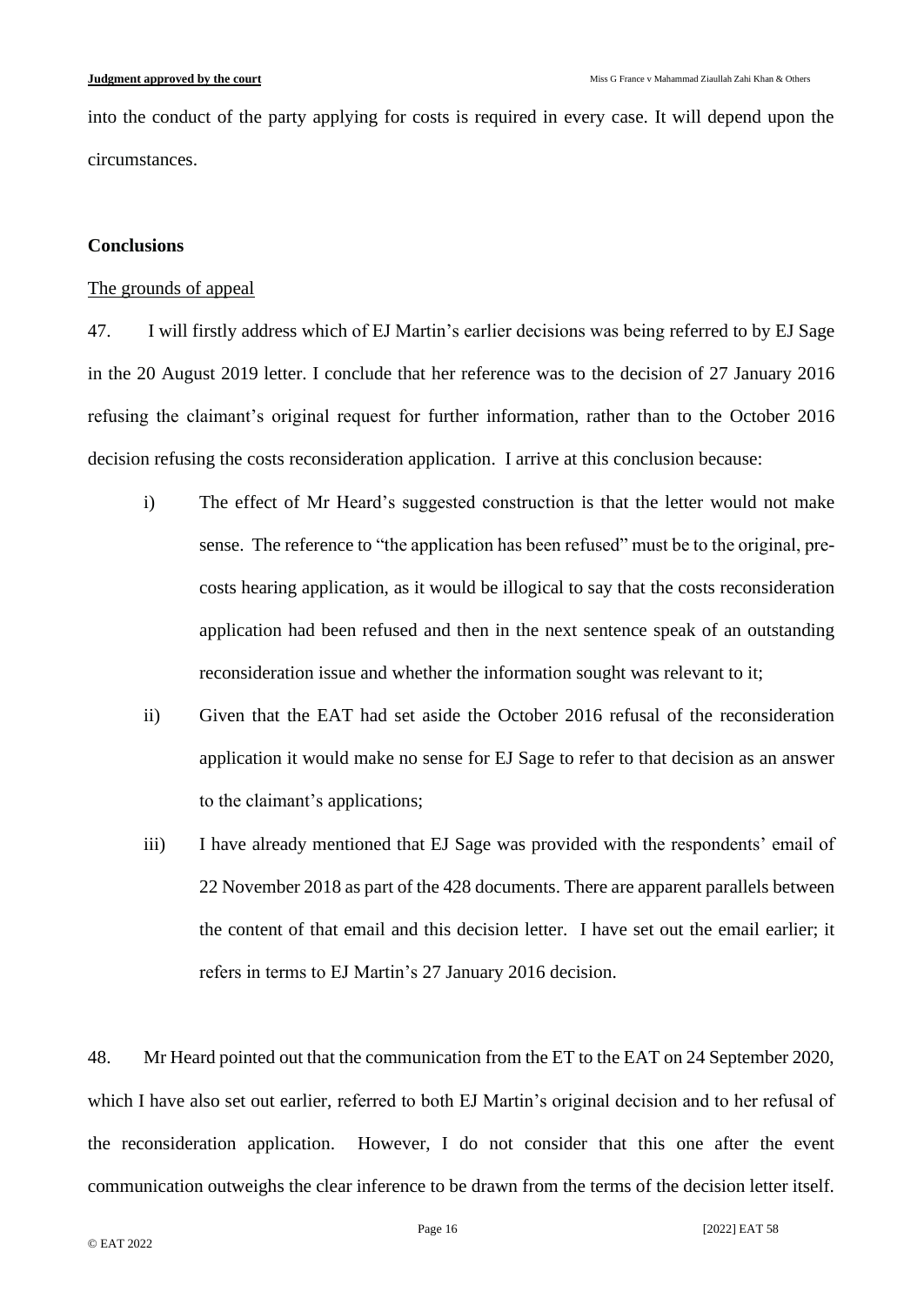In fairness when I put these various points to Mr Heard during his oral submissions, he did not argue strongly for his alternative construction.

49. Accordingly, I approach matters on the basis that the EJ Sage's reasons for declining to make the orders sought by the claimant, included the proposition that her application had been considered and refused by EJ Martin in her 27 January 2016 decision.

#### Failure to take relevant considerations into account

50. I conclude that this part of the ground of appeal is made out. There was a failure to take relevant considerations into account. As I have already set out, it is apparent that when making her decision EJ Sage did not have the claimant's costs reconsideration application or her applications contained in the March and June 2018 letters before her. Whilst the 6 August 2019 letter referred to these earlier matters, they were not set out in full. Absent sight of this material, I do not see how the Employment Judge was in a position to fairly determine the five applications which had been made. By way of example, she was not in a position to decide if the information sought was relevant to the costs reconsideration application, when she did not have sight of that application and nor was she able to see whether there had been a material change of circumstances since the 27 January 2016 decision. In short, in order to consider and decide the applications, it was necessary for her to see them.

51. Additionally, the 20 August 2019 decision letter only referred to the claimant's request for information; there is no reference to or engagement with the other four applications which the claimant had made.

52. I am not persuaded by Mr Heard's reliance on the terms of rule 29. The claimant was not seeking a variation of the 27 January 2016 order, she was making fresh applications related to her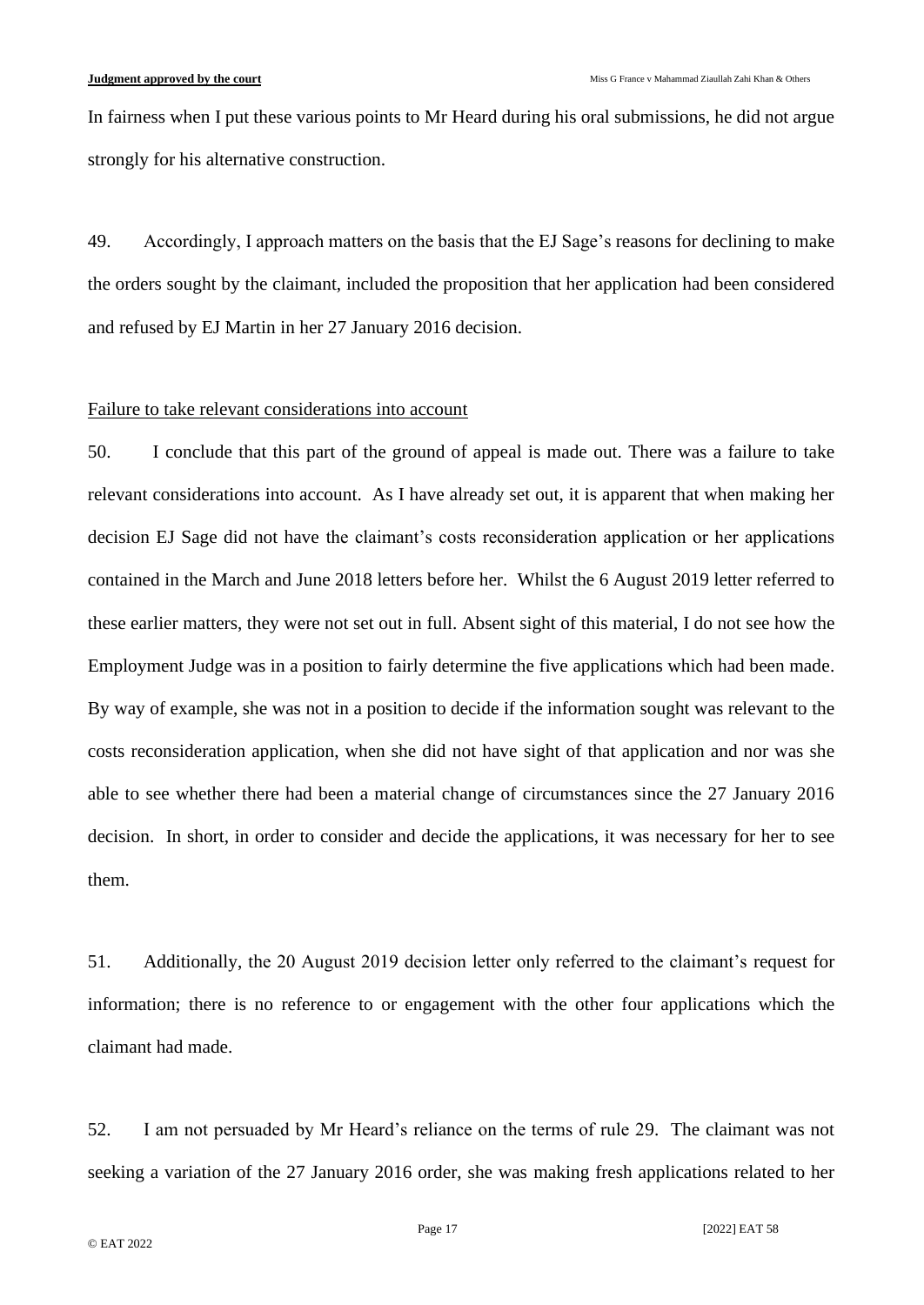costs reconsideration application. As I have explained earlier, the costs decision was promulgated in April 2016 and the reconsideration application made in May 2016. The costs decision and the reconsideration application did not exist when the 27 January 2016 decision was made. Furthermore, four out of the claimant's five applications were only made in 2018, thus they were not before EJ Martin in January 2016 and she did not make a decision in respect of them. Finally, the 27 January 2016 decision was made on the basis that the respondents were not relying upon the claimant's conduct in support of their costs application; an expectation which had turned out to be erroneous.

#### Duty to give reasons

53. I make all due allowance for the fact that reasons for case management orders may be brief. However, they must enable the parties to understand the outcome. That objective can only be achieved if the reasons engage with the applications that have been made. I agree that there was a breach of the duty to give reasons on this occasion.

54. Firstly, referring to EJ Martin's decision of 27 January 2016 was not an answer to the current applications, given that decision had been made prior to the costs hearing, it was based on an expectation as to the nature of the application which proved to be erroneous and four of the claimant's five applications were not before EJ Martin at that stage.

55. Secondly, as I have already noted, the letter setting out the decision made no reference to the four applications that were additional to the claimant's request for information.

56. Thirdly, it was said that the request for information was "not relevant" to the reconsideration issues, but no explanation was given for this stated conclusion. It may well be that a sufficient explanation could have been provided in a couple of sentences, but the letter gives no indication as to the Employment Judge's reasoning in this regard. In so far as it is suggested that the letter indicated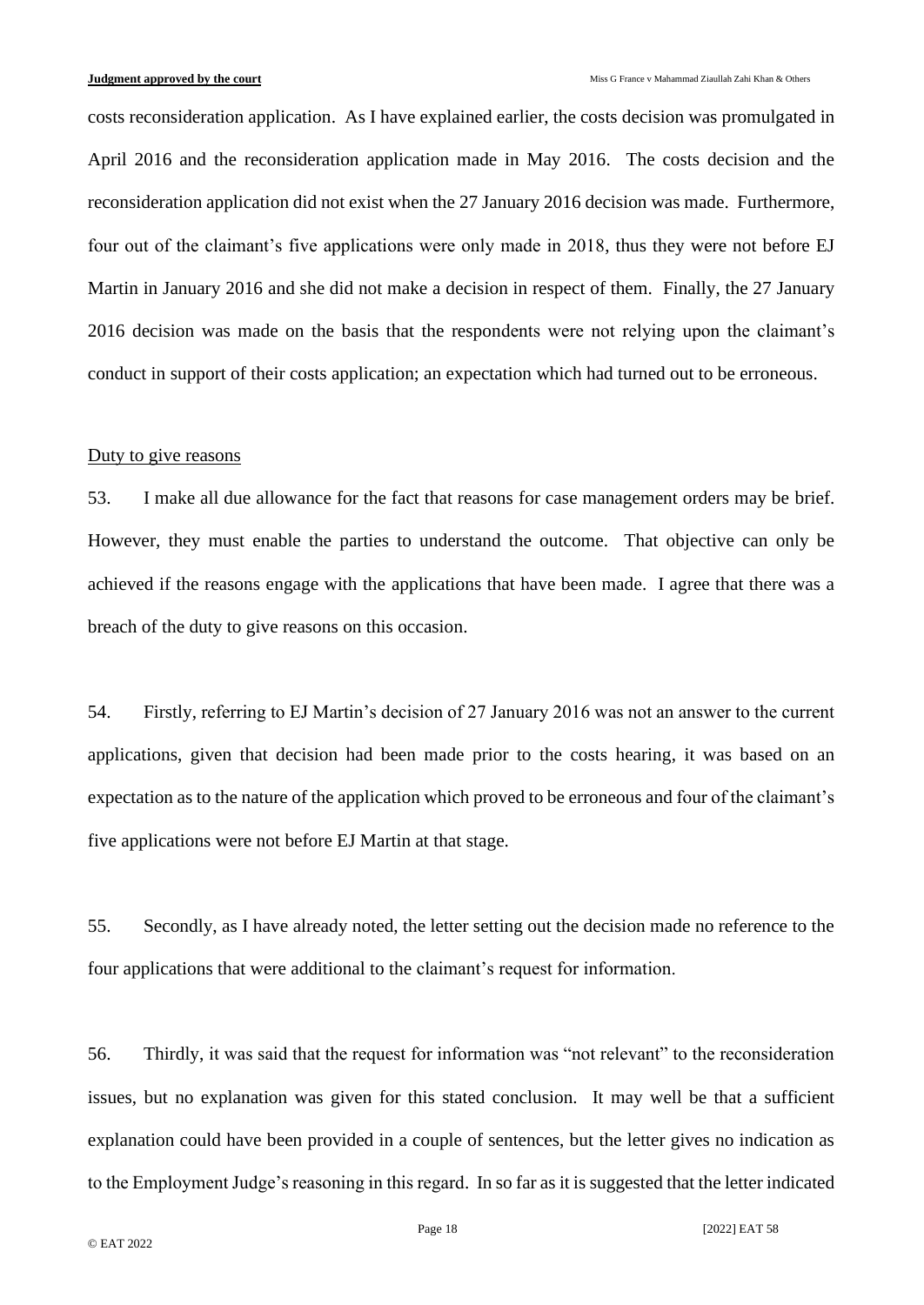her reasons were as per EJ Martin's 27 January 2016 decision, I have already explained why reliance on that earlier decision was inadequate.

57. Fourthly, the lack of clarity is underscored by the fact that the EAT had to make two attempts to clarify the reasoning in this letter with the ET, as I have described earlier; and the fact that at the hearing before me, the parties disagreed as to which decision of EJ Martin was being referred to in the 20 August 2019 letter.

58. Accordingly, the appeal succeeds.

#### **Disposal**

59. As I explained during the appeal hearing, the EAT only has the power to substitute its own decision, rather than remitting the issue, if the ET's conclusion was unarguably right or if there is only one other conclusion that the ET could lawfully have come to: **O'Kelly v Trusthouse Forte plc** [1983] ICR 728 CA and **Dobie v Burns International Security Services (UK) Ltd** [194] ICR 812 CA.

60. Mr France argued that I should grant all five of the applications as this was the only lawful conclusion that the ET could have reached. That is plainly not the case. It would not be appropriate for me to say too much about the merits of the applications, since I will not be deciding them; it will suffice for present purposes to note that they are unusual applications and ones made in circumstances where, as I have indicated, the ET's decision to award costs against the claimant did not in fact turn on her conduct of the litigation. This is far from a situation where I could conclude that all or any of the applications could only be decided in the claimant's favour.

61. Mr Heard did not argue that I could only decide the applications in the respondents' favour,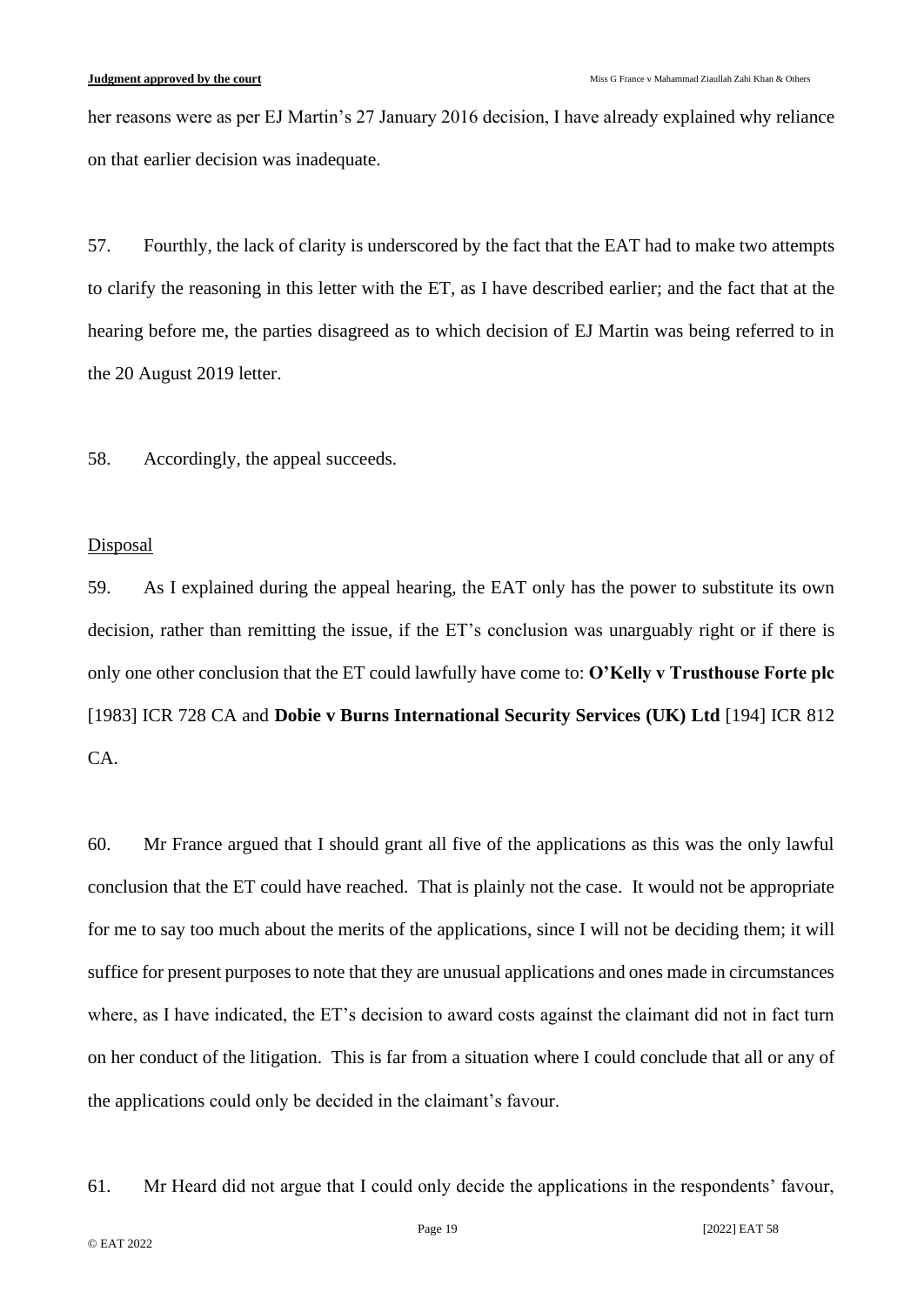rather he submitted that as there had been no appeal against EJ Ferguson's decision rejecting the application to reconsider EJ Sage's decision, EJ Ferguson's decision still stood, so that, in effect the applications had been determined already. I do not accept this submission. Whilst the claimant has not appealed EJ Ferguson's decision, it was, as I have indicated, a decision made pursuant to rule 29, considering whether the interests of justice required EJ Sage's decision to be varied or set aside. I have now set aside that decision, so, inevitably, the foundation upon which EJ Ferguson's order was made no longer exists. The claimant's five applications remain outstanding and, in the circumstances, will need to be remitted to the ET for their resolution.

62. I am, of course, concerned by the time that these proceedings are taking and by the undesirability of matters stretching out further. However, I see no realistic alternative in the circumstances. A misconceived attempted short-cut in deciding the claimant's applications has, ironically, led to the substantial prolongation of matters. As I indicated during the hearing, I see potential merit in the staged approach that EJ Ferguson identified in her decision. It would be open to the Employment Judge determining the remitted applications to adopt that approach. I record for completeness that Mr France was not in favour of this as a way forward. I have already referred to his submission that to take that course would add to the costs of the proceedings. However, in my view it would plainly save costs, in the event that the claimant was unable to surmount hurdles (i) and (ii) identified by EJ Ferguson. When the remitted applications are considered, the parties should have the opportunity to make submissions as to whether or not this approach should be adopted.

63. Accordingly, in addition to allowing the appeal, I will remit for determination by the ET the claimant's applications dated 22 March and 20 June 2018.

64. I do not consider that any basis has been shown for Mr France's proposal that the case be remitted to a different hearing centre. Whilst he relied upon the history of these proceedings, I do not